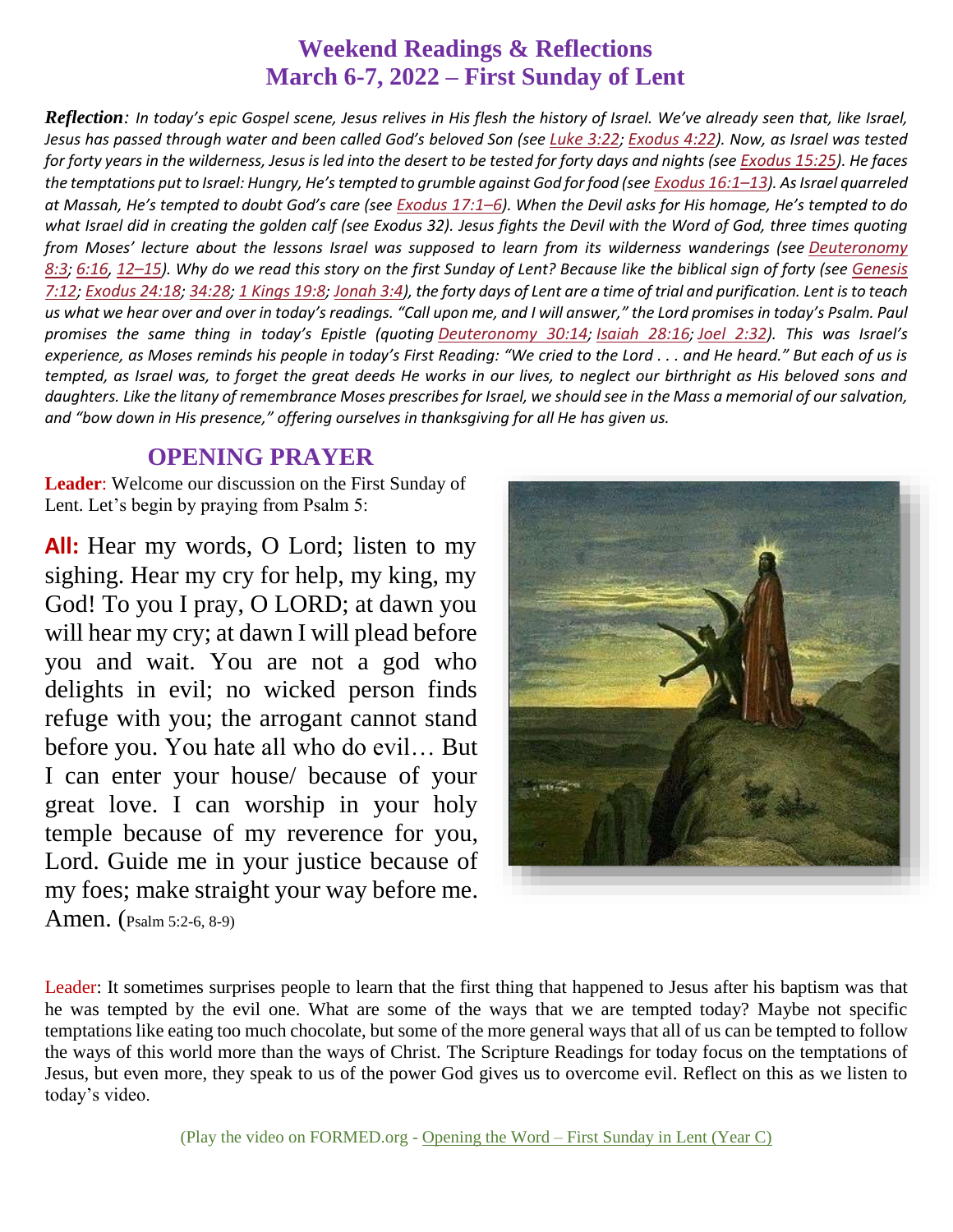#### **FIRST READING** ~ Deuteronomy 26:4-10 ~

Moses spoke to the people, saying: "The priest shall receive the basket from you and shall set it in front of the altar of the LORD, your God. Then you shall declare before the Lord, your God, 'My father was a wandering Aramean who went down to Egypt with a small household and lived there as an alien. But there he became a nation great, strong, and numerous. When the Egyptians maltreated and oppressed us, imposing hard labor upon us, we cried to the LORD, the God of our fathers, and he heard our cry and saw our affliction, our toil, and our oppression. He brought us out of Egypt with his strong hand and outstretched arm, with terrifying power, with signs and wonders; and

bringing us into this country, he gave us this land flowing with milk and honey. Therefore, I have now brought you the firstfruits of the products of the soil which you, O LORD, have given me.' And having set them before the LORD, your God, you shall bow down in his presence."

*The book of Deuteronomy shares one of the most important statements of faith in the Old Testament. It was spoken every time a person gave their offering to the priest in the Temple. It reminded them of their identity and how God saved them. Bringing the tithe (tenth) of the harvest to the temple acknowledged God's care and provision.* 

 *How could you express this religious practice of thankfulness – 'tithing' (giving a 10th)?* 

*Deuteronomy 26: 12-15 invites giving to the levite (priest), the foreigner (refugee), the orphan and the widow (those without family and financial support). This is at the heart of the Lenten practice of almsgiving.* 

 *How generous will you be in giving of your time, talent, money, compassion… this Lent as a way of thanksgiving for what God has given you?*

#### **SECOND READING**  $\sim$  Romans 10:8-13 $\sim$

Brothers and sisters: What does Scripture say? The word is near you, in your mouth and in your heart—that is, the

word of faith that we preach—, for, if you confess with your mouth that Jesus is Lord and believe in your heart that God raised him from the dead, you will be saved. For one believes with the heart and so is justified, and one confesses with the mouth and so is saved. For the Scripture says, no one who believes in him will be put to shame. For there is no distinction between Jew and Greek; the same Lord is Lord of all, enriching all who call upon him. For "everyone who calls on the name of the Lord will be saved."

Paul's letter to the Romans is a careful explanation of how we are made right with God. Justification by keeping the law *was deeply ingrained in Jewish consciousness and history. Paul reminds us that it is faith in God's covenantal relationship with us in Jesus that saves us.* 

 *In a relationship, what is the difference between law and love? Do you enjoy/love your relationship with God? Does a love relationship need to respect any law? What word or image would describe your relationship with God now as the journey of Lent begins?*

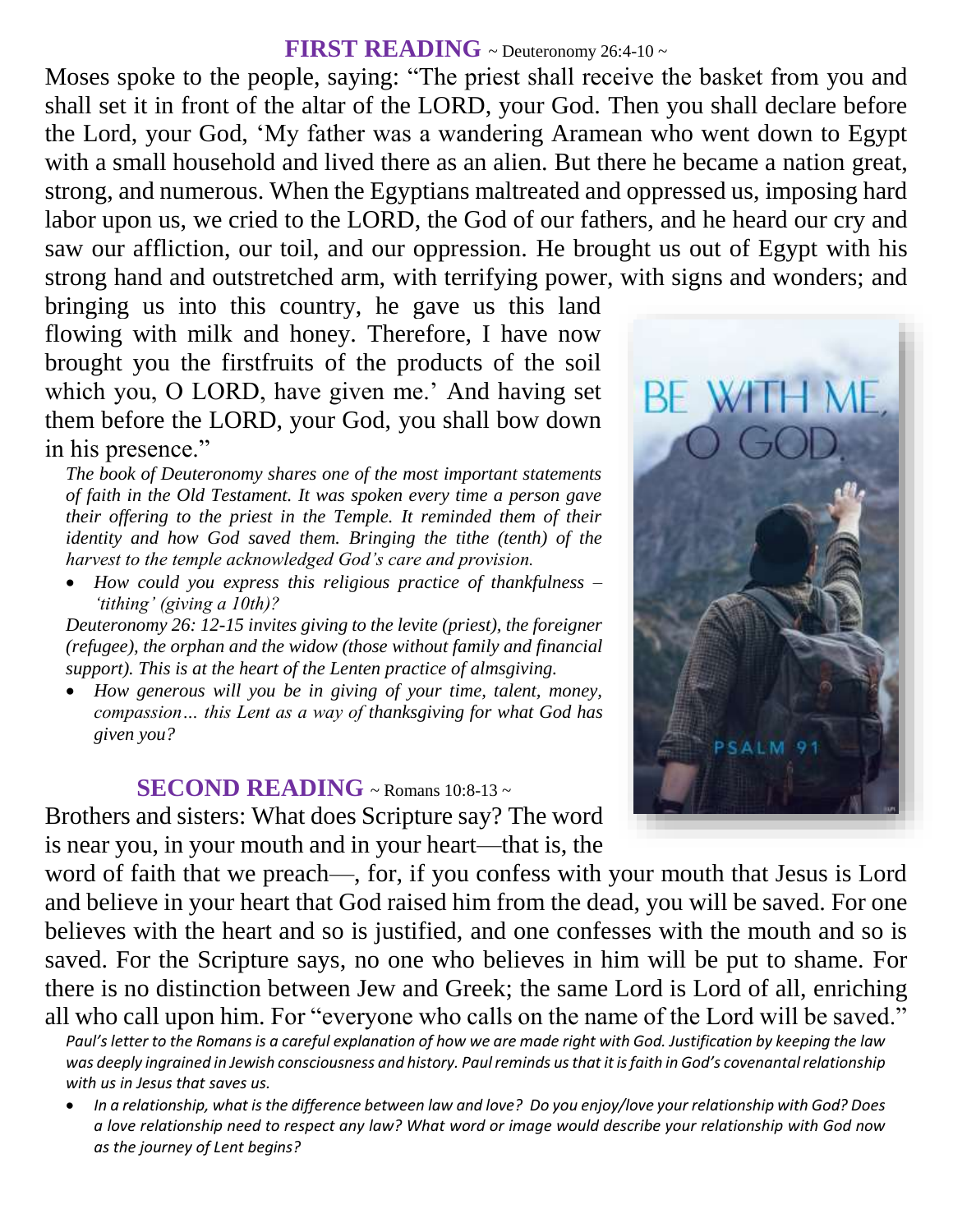#### **GOSPEL** ~ Luke 6:39-45~

Filled with the Holy Spirit, Jesus returned from the Jordan and was led by the Spirit into the desert for forty days, to be tempted by the devil. He ate nothing during those days, and when they were over he was hungry. The devil said to him, "If you are the Son of God, command this stone to become bread." Jesus answered him, "It is written, one does not live on bread alone." Then he took him up and showed him all the kingdoms of the world in a single instant. The devil said to him, "I shall give to you all this power and glory; for it has been handed over to me, and I may give it to whomever I wish. All this will be yours, if you worship me." Jesus said to him in reply, "It is written You shall worship the Lord, your God, and him alone shall you serve." Then he led him to Jerusalem, made him stand on the parapet of the temple, and said to him, "If you are the Son of God, throw yourself down from here, for it is written: He will command his angels concerning you, to guard you, and: With their hands they will support you, lest you dash your foot against a stone." Jesus said to him in reply, "It also says, you shall not put the Lord, your God, to the test." When the devil had finished every temptation, he departed from him for a time.

*Jesus in the desert provides us with the starting point of Lent.* 

 *Consider how you can create some 'desert' space in your life, away from distractions and noise, to be with God and discover your true self? What are some ways you can make this Lenten desert? Careful reflection on Jesus' temptations leads us to see a mirror conflict within ourselves between good and evil. Get bread for self. Seek power and reputation. Demand support from others. Prayer, Fasting and Almsgiving are practices during Lent to deconstruct our false self and reconstruct our true self. Almsgiving enables the hungry at our door and beyond to be fed and healed. Fasting turns us from worldly consumerism to clarity of purpose and compassion for others. Prayer tunes us into God's vision and voice.* 

 *From Jesus' temptations, which core temptation do you notice strongly at work in your life? Which Lenten practice do you need?*

## **MEDITATION**

Are you ready to follow the Lord Jesus wherever he wishes to lead you? After Jesus' was baptized by John the Baptist at the River Jordan, he withdrew into the wilderness of Judea - a vast and mostly uninhabitable wilderness full of danger. Danger from scorching heat by day and extreme cold at night, danger from wild animals and scorpions, plus the deprivation of food and the scarcity of water.

Why did the Holy Spirit lead Jesus into such a lonely place - right after Jesus was anointed and confirmed by the Father for his mission as Messiah and Savior? Jesus was following the pattern which God had set for Moses and for Elijah - both were led on a forty-day journey of prayer and fasting to meet with God on his holy mountain (Exodus 24:18 and 1 Kings 19:8). God tested Moses and Elijah to prepare them for a prophetic mission - to speak God's word (Exodus 33:11; Deuteronomy 18:15; 34:10) and to lead God's people into the way of holiness and righteousness, a way marked by love of God and love of neighbor. While Moses and Elijah each prayed and fasted in the desert